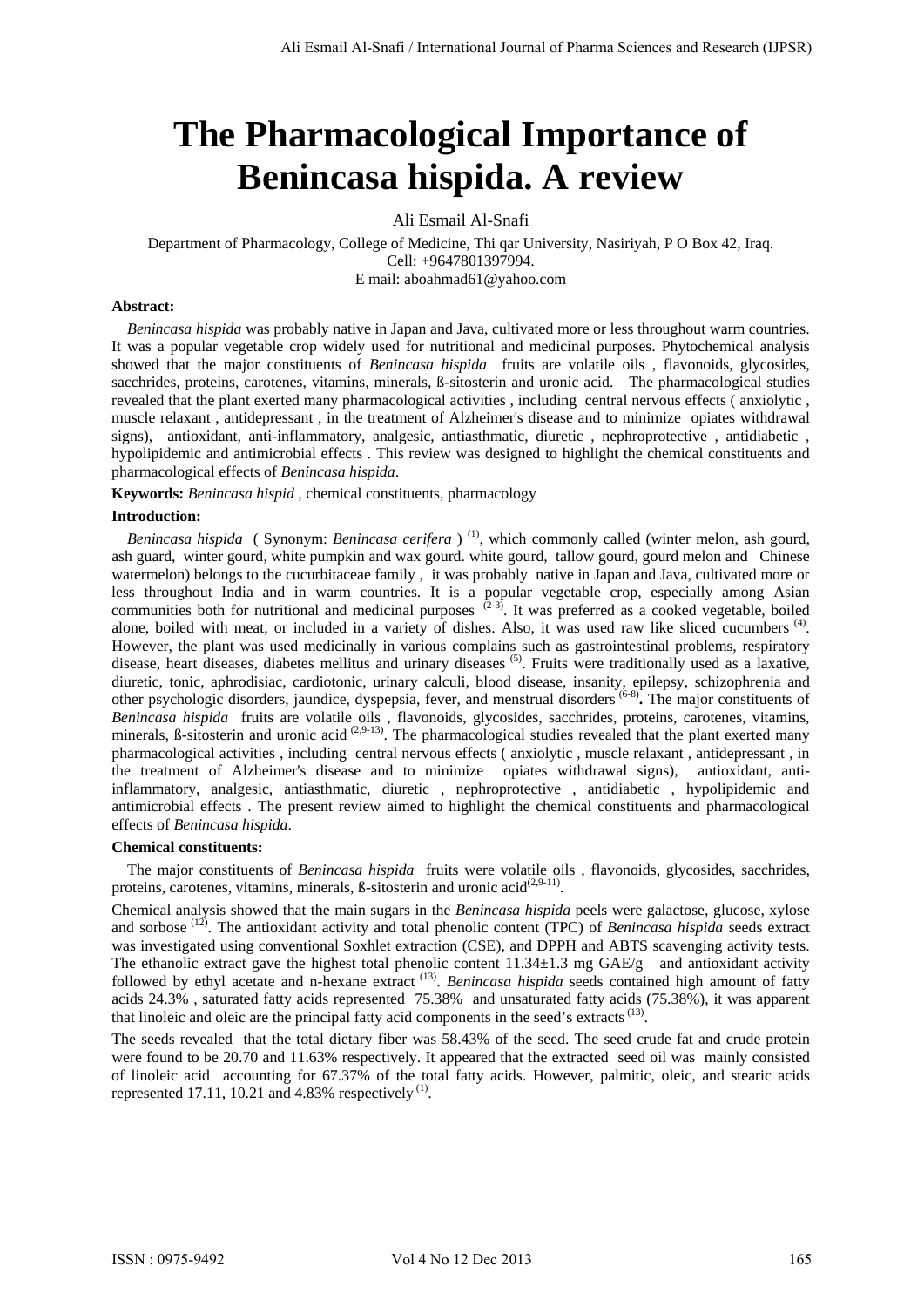#### **Central nervous effects:**

 The anxiolytic effects of alcoholic extract of *B. hispida* were evaluated in mice using elevated plus maze and light-dark transition test and spontaneous motor activity measured by actophotometer. The oral administration of the extract increased the percentage of time spent and the percentage of open arm entries in the elevated plus maze, as well as increase the time spent in the illuminated side of the light-dark test. The same extract was not able to modify the spontaneous motor activity measured in actophotometer<sup>(2)</sup>.

 The methanolic extract of *Benincasa hispida* exhibited significant anti-compulsive effect in marble-burying behavior test in mice, the effect which may be attributed to the enhancement of serotonergic function<sup>(14)</sup>.

 The methanolic extract of fruit of *Benincasa hispida* caused reduction in spontaneous motor activity with no muscle relaxant activity. It also significantly potentiated the barbiturate induced hypnosis, and showed significant antihistaminic activity<sup>(15)</sup>.

The anticonvulsant properties of alcoholic extract of *Benincasa hispida* was studied on maximal electroshock test (MEST), pentylenetetrazole and strychnine-induced seizures model in mice. The alcoholic extract of *Benincasa hispida* protected animals against maximal electroshock-induced convulsion and reduced the mean recovery time from convulsion. It also showed anticonvulsant activity against pentylenetetrazole-induced convulsion and protected mice against strychnine-induced convulsions<sup>(16)</sup>.

The antidepressant activity of the methanolic extract (50, 100, and 200 mg/kg, administered orally for 14 successive days) was tested in Swiss male albino mice incomparison with classical antidepressant drugs (imipramine 15 mg/kg, fluoxetine 20 mg/kg, and phenelzine 20 mg/kg). The methanolic extract of *B. hispida* showed significant antidepressant-like activity in mice probably by inhibiting MAO-A, and through interaction with dopaminergic, α1- adrenergic, serotoninergic, and GABAergic systems<sup>(17)</sup>.

 The juice of *Benincasa hispida* showed significant activity against symptoms of morphine withdrawal. The results showed that *Benincasa hispida* was active in preventing the development of morphine addiction and suppression of opioid withdrawal in animals<sup>(18)</sup>.

The chronic treatment with the aqueous extract of *Benincasa hispida* pulp (400mg/kg bw) appeared beneficial in the management of colchicines-induced rat model of Alzheimer's disease. It was also increased antioxidants in different brain areas and increased the number of correct choices out of 10 daily trials and decreased latency time dose dependently<sup>(18-19)</sup>.

### **Effects on gastrointestinal system:**

 The [free radical](http://www.scialert.net/asci/result.php?searchin=Keywords&cat=&ascicat=ALL&Submit=Search&keyword=free+radical) scavenging and antiulcer potential of the methanol extract of *Benincasa hispida* seeds was evaluated by DPPH method for antioxidant effect and by using pyloric ligation, water immersion stress and indomethacin induced gastric ulcer model for antiulcer effects in rats. The [methanolic extract](http://www.scialert.net/asci/result.php?searchin=Keywords&cat=&ascicat=ALL&Submit=Search&keyword=ethanolic+extract) showed concentration dependent DPPH radical scavenging activity. It was also inhibited gastric ulceration by decreasing the gastric volume and free and total acidity. The high dose (300 mg/kg bw) showed significant reduction in the above parameters which was comparable to the standard drug ranitidine  $(p<0.05)$ . The methanol extract of *Benincasa hispida* seeds caused 52.7, 67.4 and 61.2% inhibition of ulcers in pyloric ligation, water immersion stress and indomethacin induced ulcer models, respectively at a dose of 300 mg/kg  $(20)$ *P*.

 Antiulcer activity of petroleum ether and methanol extracts of *Benincasa hispida* were also investigated in rats. Petroleum ether and methanol extracts were administrated orally at a dose of 300 mg/kg bw, and omeprazole (reference standard) at the dose of 20 mg/kg bw. Both extracts produced significant reduction in ulcer index  $(P < 0.05)$  in all the models (ethanol-induced gastric mucosal damage, pylorus ligated ulcer model, cold and restraint stress-induced gastric ulcer model), and the results were comparable with that of omeprazoletreated group. Furthermore, a significant reduction in vascular permeability ( $P < 0.05$ ) was also observed. However, in cold and restraint stress-induced gastric ulcer model, MDA content was significantly reduced along with increase in CAT levels as compared to control group<sup>(21)</sup>.

The fruit peel ethanolic extracts of the *Benincasa hispida* displayed a significant anthelmintic activity (p<0.05) in dose dependent manner. The assay was performed in *vitro* using adult earthworm (*Pheretima posthuma)*  owing to its anatomical and physiological resemblance with the intestinal roundworm parasites of human beings<sup>p</sup>  $\frac{(22)}{P}$ 

 The methanolic extract of fruit of *Benincasa hispida* (BHFE) was evaluated for its antidiarrheal potential against several experimental models of diarrhea in rats. BHFE treated animals showed significant inhibitory activity against castor oil induced diarrhea and inhibited PGE<sub>2</sub> induced enter pooling in rats. It also showed

significant reduction in gastrointestinal motility following charcoal meal in rats<sup>(23)</sup>. Various doses of the methanol extract of *Benincasa hispida* (MEBH) (0.2-1 g/kg, ip) were administered to Swiss albino mice to investigate the anorectic effect. (MEBH) significantly reduced the cumulative food intake over a 7 hours period in a dose-dependent manner. The percentage reduction of cumulative food intake at 7<sup>th</sup> hour for MEBH treated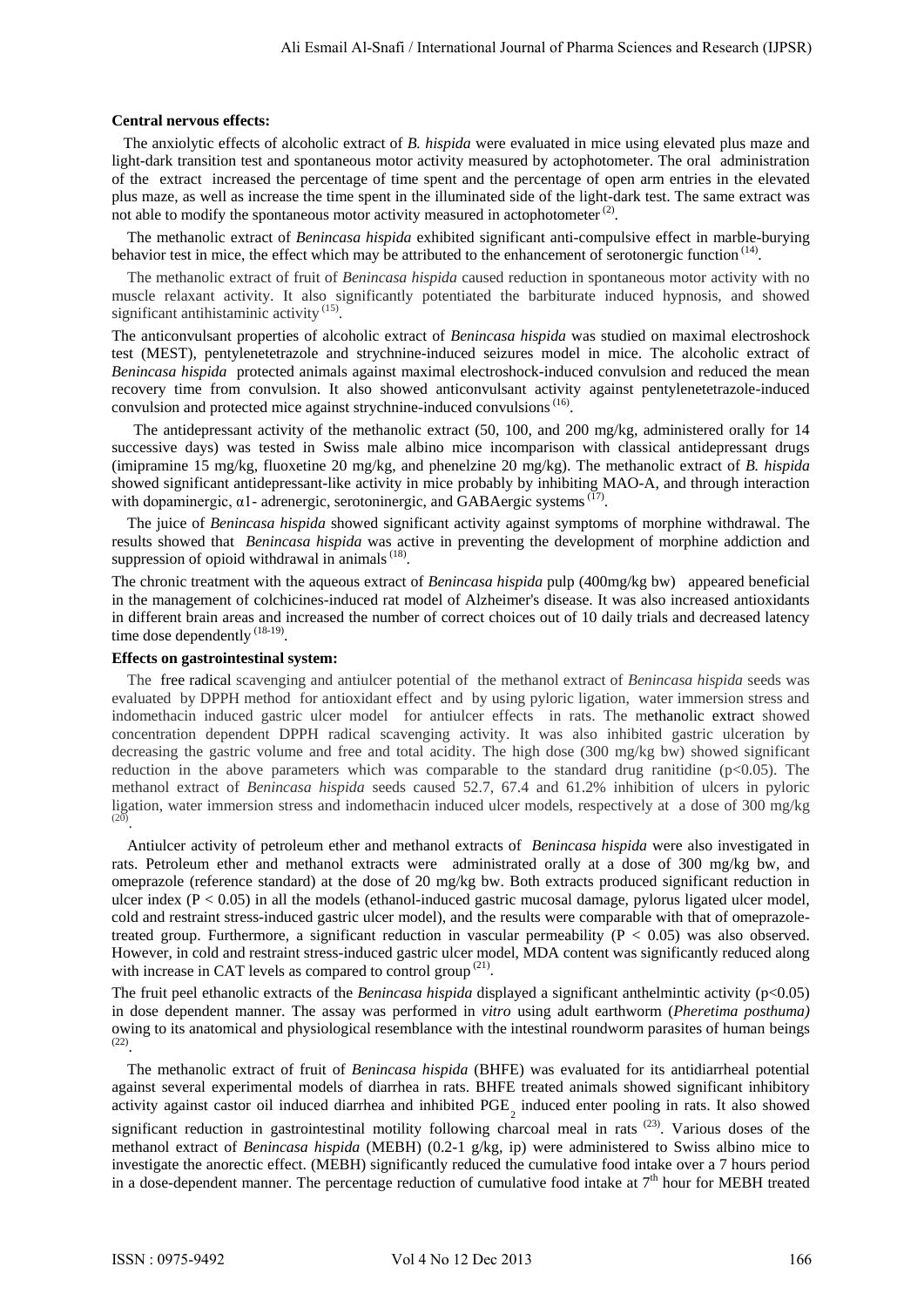mice with 0.2, 0.6 and 1 g/kg was 27%, 38% and 54% respectively. The 4 hours gastric emptying was not significantly influenced by MEBH when compared to control. It was postulated that the anorectic activity of *Benincasa hispida* was mediated through the central nervous system without affecting the gastric emptying  $\alpha$ 

## **Antioxidant effects:**

 The antioxidant activity and total phenolic content (TPC) of *Benincasa hispida* seeds extract were investigated using conventional Soxhlet extraction (CSE), and DPPH and ABTS scavenging activity tests. The ethanolic extract gave the highest total phenolic content  $11.34\pm1.3$  mg GAE/g and antioxidant activity followed by ethyl acetate and n-hexane extract<sup>(13)</sup>.

The free radical scavenging potential of aqueous and methanolic extract of dried ripe peels of *Benincasa hispida*  was evaluated by DPPH (1.1,-diphenyl-2-picryl-hydrazyl). The extracts showed significant potential in a dose dependant manner when compared with the ascorbic acid. The highest scavenging activity of methanol extract was found to be 87.87% at a concentration of 100μg mL<sup>-1</sup> and that of aqueous 86.5% at concentration of 100 μg /ml<sup>(11)</sup>. *Benincasa hispida* fruit extract caused significant increase in SOD in RBC and antral homogenate levels and vitamin C in plasma in rats. There was an apparent decrease in ulcer index in animals treated with *Benincasa hispida* fruit extract. The authors postulated that Benincasa hispida fruit extract probably inhibit gastric mucosal injury by scavenging the free radicals<sup>(25)</sup>.

 The antioxidant capacity of skin, pulp and seed of wax gourd extracts were measured by three different assays such as scavenging activity, ferric reducing activity and -arotene bleaching assays. For total phenolic content, Folin-Ciocalteau assay was used in the study. The seed extract of wax gourd showed the highest antioxidant capacity for scavenging activity, ferric reducing activity and –carotene bleaching assays and also exhibited highest total phenolic content as compared to skin and pulp extract of wax gourd. A positive correlations were obtained for parts (pulp, skin and seed) of wax gourd extracts between total phenolic content with ferric reducing activity ( $R = 0.874$ ) and also with 2 % antioxidant activity ( $R2 = 0.989$ ). However, negative correlation was found between total phenolic content with scavenging activity  $(R2 = -0.077)$  for various parts of wax gourd extracts studied<sup>(26)</sup>.

 *Benincasa hispida* in a dose of 250 and 500 mg/kg in mice induced dose dependent decrease in glucose, triglyceride and insulin levels in plasma. It was also increased MDA level as well as decrease GSH, SOD<sup>(27)</sup>.

#### **Anti-inflammatory and analgesic effects:**

The preliminary investigations of aqueous extract of *Benincasa hispida* showed that it exhibited antiinflammatory properties. Petroleum ether and methanolic extract of *Benincasa hispida* fruit, at the dose of 300 mg/kg bw, produced dose dependent and significant inhibition of carrageenan- induced paw edema, histamine induced paw edema and cotton pellet induced granuloma in rat model. In carrageenan- induced paw edema model, petroleum ether and methanolic extracts showed maximum inhibition in inflammation  $(0.270 \pm 0.063)$ and  $0.307 \pm 0.043$  respectively) as compared to control group (1.27  $\pm$  0.059) and standard valdecoxib (0.247  $\pm$ 0.033). In histamine-induced paw edema, both extracts showed (62.86% and 54.84% respectively) inhibition as compared to control. The effects were comparable with that of standard drug cetrizine (95.24%). Petroleum ether and methanolic extracts showed slight insignificant reduction in granuloma tissue formation in cotton pellet implanted rats<sup>(28)</sup>.

The mechanism of anti-vascular inflammatory activity of an aqueous extract of *B. hispida* (ABH) in human umbilical vein endothelial cells (HUVECs) was investigated. ABH inhibited high glucose-induced cell adhesion molecules (CAMs) surface and protein expression, resulting in reduced adhesion of U937 monocytes. ABH also inhibited the mRNA expression level of monocyte chemoattractant protein-1 (MCP-1) and interleukin-8 (IL-8). High glucose-induced ROS production was also inhibited by ABH. Pretreatment of HUVECs with ABH blocks NF-κB activation via blocking phosphorylation and degradation of its inhibitory protein, IκB-α. ABH also reduced NF-kB promoter activity<sup>(29)</sup>.

 The methanolic extract of *Benincasa hispida* at doses of 250 and 500 mg/kg bw, significantly (P<0.05) increased the antinociceptive effective (as determined by analgesiometer which exerts force at a constantlyincreasing rate on the rat paw) in a dose dependent manner in rats. Similarly, at doses of 250 and 500 mg/kg bw, the extract significantly (P<0.05) decreased the Brewer'syeast induced pyrexia in rats<sup>(30)</sup>.

### **Anti asthmatic effects:**

 Two triterpenes, namely alonusenol and multiflorenol extracted from the methanolic extract of *B.hispida*  fruit exhibited mast cell stabilizing effect and found to have potential inhibitory effect on the histamine release induced by antigen antibody reaction<sup>(31)</sup>.

Methanol extract of *Benincasa hispida* (MEBH) showed excellent protection in guinea pigs against the histamine-induced bronchospasm even at a very low dose, 50 mg/kg orally*.* However, even at a higher dose level 400 mg/kg, MEBH did not significant protect against acetylcholine- induced bronchospasm. The results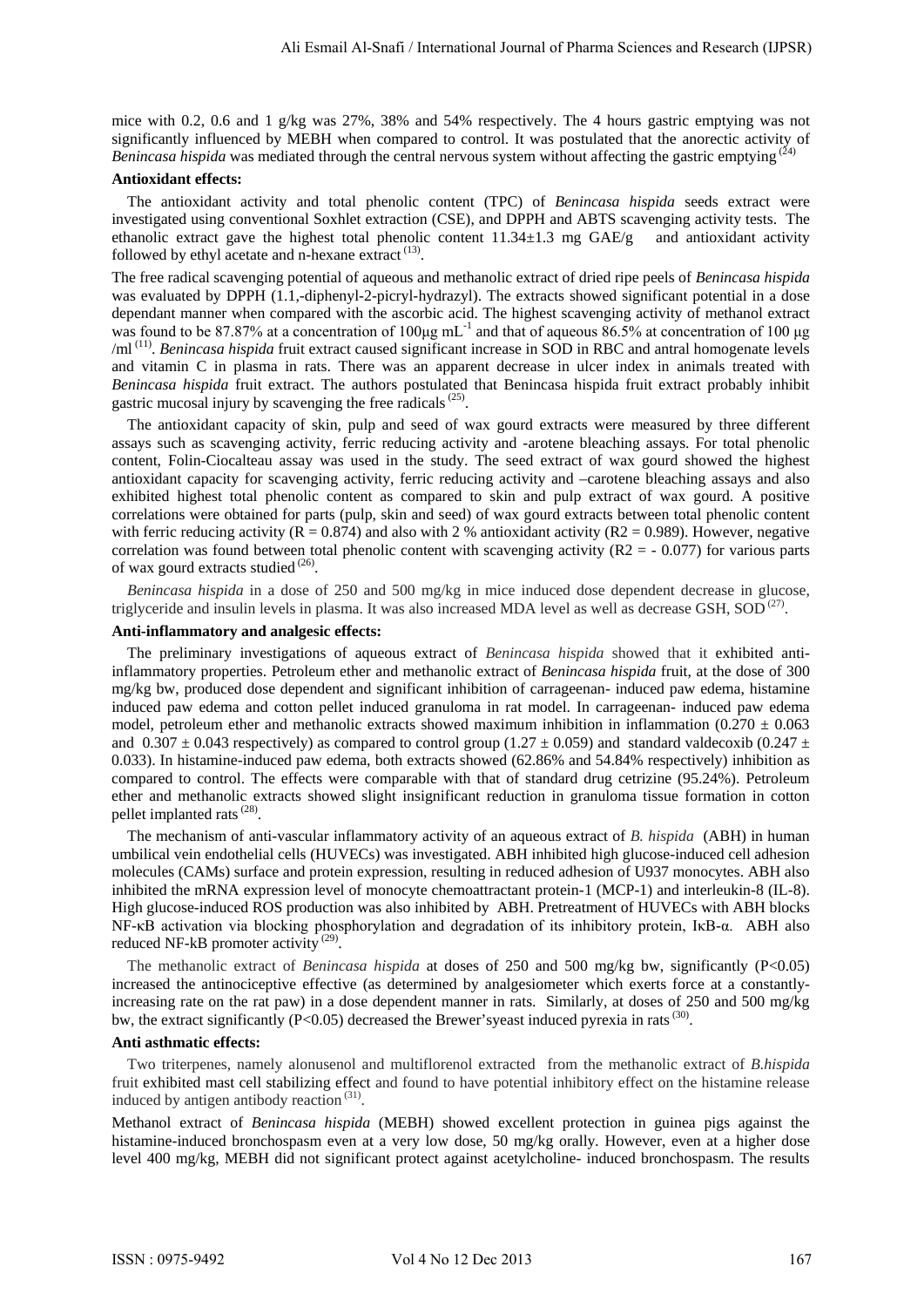suggest that the protective effect against bronchospsam induced by histamine aerosol may be mediated by antihistaminic activity (H1 receptor antagonism)<sup>(32)</sup>

## **Effects on renal system:**

 The diuretic activity of the *Benincasa hispida* fruit rind extract (outer thick pericarp) (25-200 mg/kg) was evaluated in adult male guinea-pigs. The extract produced a significant increase  $(p<0.001)$  in the urinary volume. There was a significant increase in the sodium and chloride excretion and a decrease (p<0.001) in the potassium excretion<sup>(8)</sup>.

*Benincasa hispida* fruit rind extract (outer thick pericarp) was also significantly increased (p<0.001) urine volume, sodium and chloride levels, and significant decrease (p<0.001) potassium excretion in rats when used orally in a dose of 100mg/kg bw<sup>(33)</sup>.

When 0.75% v/v ethylene glycol was given to the rats in drinking water to induce chronic hyperoxaluria, with simultaneous *Benincasa hispida* extract at the dose of 250 and 500 mg/kg bw, orally for 35 days. The supplementation with *Benincasa hispida* extract significantly lowered the urinary excretion and kidney retention levels of oxalate, protein and calcium. Moreover, elevated serum levels of sodium, creatinine, calcium and phosphorus were significantly reduced by the extracts<sup>(34)</sup>.

 The nephroprotective activity of hydro-alcoholic extract of *Benincasa hispida* whole fruit extract was investigated in paracetamol induced nephrotoxicity in rats. Treatment with hydro-alcoholic extract of *Benincasa hispida* whole fruit extract at doses of 200 and 400 mg/kg bw prevented the paracetamol - induced nephrotoxicity and oxidative impairments of the kidney, as evidenced by a significantly reduced in kidney weight, blood urea, blood creatinine, urinary glucose, urinary potassium level and also increased body weight, urine volume, urinary creatinine and blood total protein level. Hydro-alcoholic extract of *Benincasa hispida*  whole fruit extract significantly increased the tissue GSH levels and reduced lipid peroxidation levels. Furthermore, it was confirmed by the histopathological observation that the degenerative changes caused by paracetamol were also restored by treatment with hydro-alcoholic extract of *Benincasa hispida* whole fruit extract<sup>(35)</sup>. It was also produced nephroprotective activity against mercury poisoning in rats<sup>(36)</sup>.

#### **Hypoglycemic and hypolipidemic effects:**

 The stem chloroform extract of *Benincasa hispida* has significant hypoglycemic activity in normal male Wistar rats. The maximum reduction in blood glucose levels with stem extract of *Benincasa hispida* was recorded at a dose of 200 mg/kg bw<sup>(37)</sup>.

Salad was prepared by using 100gm of ash gourd (*Benincasa hispida*) and one gram of curry leaves (10 curry leaves) and five grams of skimmed milk powder (made into curd) and pepper and salt are added for taste. This salad was freshly prepared every day and given to hyperlipidemic diabetic patients in mid morning for a period of three months to find out the therapeutic effect of supplementation of ash gourd and curry leaves. Supplementation of ash gourd and curry leaves had significant hypoglycemic and hypolidemic effect and it reduced the blood glucose level (both fasting and post prandial), within the period of three months<sup>(38)</sup>.

 *Benincasa hispida* in a dose of 250 and 500 mg/kg in mice induced dose dependent decrease in glucose, triglyceride and insulin levels in plasma. It was also increased the glucose uptake from hemidiaphragm  $(27)$ .

### **Antimicrobial effects:**

 The antibacterial activity of seed oil of *B. hispida* was tested against selected pathogens (gram positive, *M. luteus, S. aureus and B. subtilis*; and gram negative, *E. coli, P. multocida and P. aeruginosa*). Maximum mean zone of inhibition was observed against *B. subtilis* (16mm) and the minimum against *Micrococcus luteus* (11mm)<sup>(39)</sup>. However, the antibacterial activity of methanolic extract of *Benincasa hispida* was studied against three gram positive bacteria *Staphylococcus aureus, Staphylococcus epidermidis and Bacillus subtilis* and three gram negative bacteria *Escherichia coli, Pseudomonas aeruginosa* and *Klebsiella pneumonia,* and the antifungal activity was studied against *Candida albicans* and *Aspergillus niger*. The methanolic extract of *Benincasa hispida* showed no antibacterial activity, but it caused significant zone of inhibition against *Candida albicans* at the concentration of 30 mg/ml, while, it caused no inhibition against *Aspergillus Niger*<sup>(40)</sup>.

#### **Contraindication and side effects:**

 In acute toxicity study in rats, the aqueous and ethanolic extract of *Benincasa hispida* (Thunb.) COGN. were found to be safe and no mortality was observed at a dose as high as  $5 \frac{\text{g}}{\text{kg}}$  bw  $\frac{(30, 33)}{2}$ *P*.

The chloroform extract was tested for its acute toxicity in albino rats (0.25 g/kg, 0.5 g/kg, 0.75 g/kg and 1 g/kg). The parameters which were observed were hyperactivity, sedation, loss of righting reflex, respiratory rate and convulsions. No toxic effects and mortality were recorded <sup>(8)</sup>.

.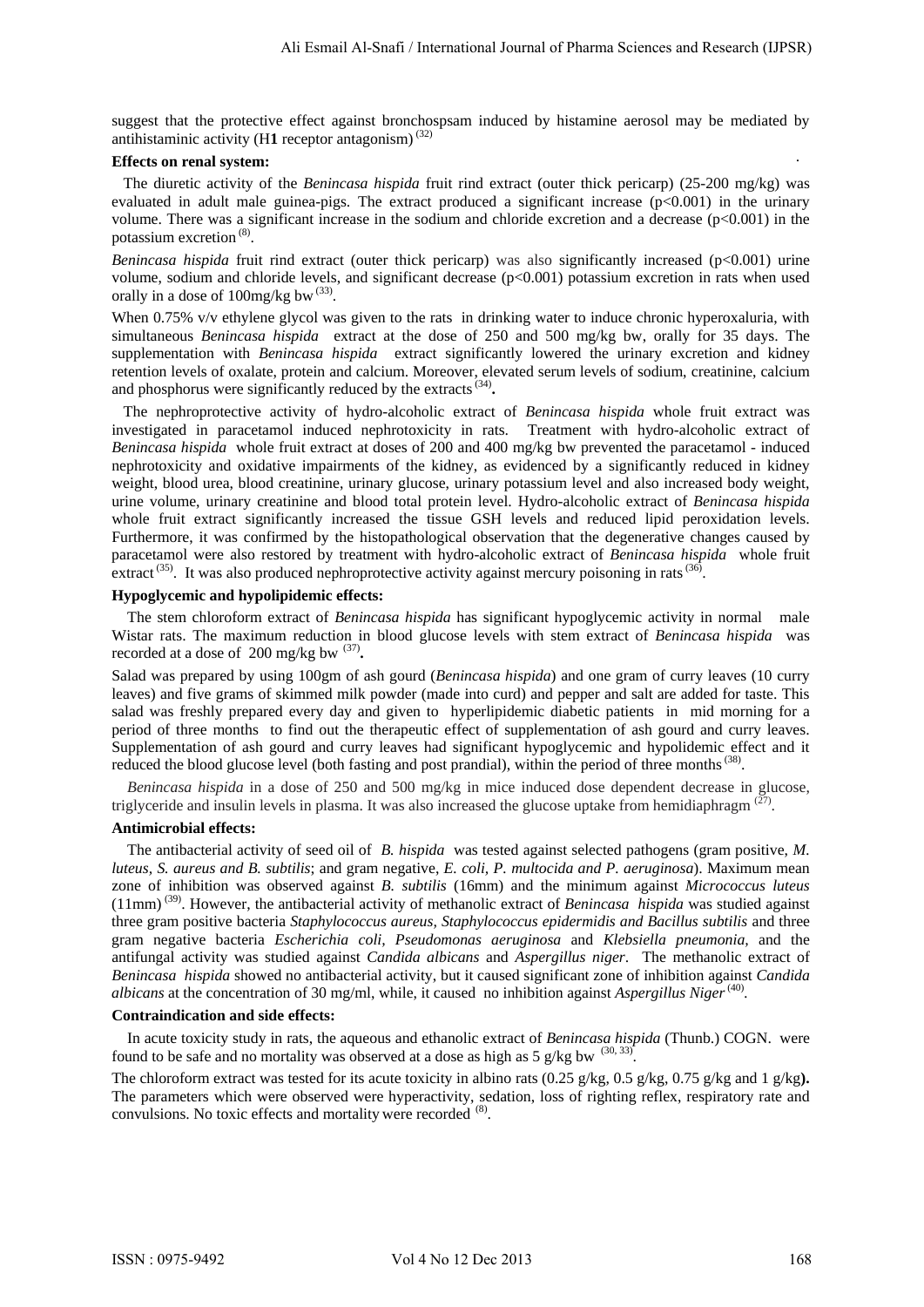#### **References:**

- [1] Sew CC, Zaini NAM, Anwar F, Hamid AA and Saari N. Nutritional composition and oil fatty acids of Kundur [ *Benincasa hispida* (Thunb) Cogn]. Pak J Bot 2010; 42(5): 3247-3255.
- [2] Nimbal SK, Venkatrao N, Ladde S and Pujar B. Anxiolytic evaluation of *Benincasa hispida* (Thunb) Cogn. fruit extracts. International Journal of Pharmacy and Pharmaceutical Science Research 2011; 1 (3) 93-97.
- [3] Zaini NAM, Anwar F, Abdul Hamid A and Saari N. Kundur [*Benincasa hispida* (Thunb.) Cogn.]: A potential source for valuable nutrients and functional foods. Food Res Int 2011; 44:2368-2376.
- [4] Stephens JM. Gourd, Wax *Benincasa hispida* (Tzmmmhunb.) Cogn. University of Florida.2012 , http://edis.ifas.ufl.edu.
- [5] Joshi S. *Benincasa hispida.* In: Joshi S, editor. Medicinal Plants 2000 p 152.
- [6] Blatter E, Caius JF and Mhaskar KS (eds.). Indian Medicinal Plants, 2<sup>nd</sup> ed, Vol 2, Bishen Singh Mahendra Palsingh 1975 pp 1126-1128.
- [7] Sharma P.V. Medhyadi Varg. In The Dravya Gun-Vijnana Vegetable Drugs. Sharma PV (ed.)Chaukhambha Bharti Academy, Varanasi 2005 p 14.
- [8] Jayasree T, Kishore K, Vinay M, Vasavi P, Chandrasekhar N, Manohar VS and Dixit R. Evaluation of the Diuretic effect of the chloroform extract of the *Benincasa hispida* rind (Pericarp) Extract in Guinea-pigs. Journal of Clinical and Diagnostic Research 2011 ;5(3): 578-582.
- [9] Wu CM, Liou SE, Chang YH and Chiang W. Volatile compounds of the wax gourd (*Benincasa hispida*, Cogn) and a wax guard beverage. J Food Sci 1987;52:132-4
- [10] Yoshizumi S, Murakami T, Kadoya M, Matsuda H, Yamahara J and Yoshikawa M. Medicinal foodstuffs. XI. Histamine release inhibitors from wax gourd, the fruits of *Benincasa hispida* Cogn. *Yakugaku Zasshi* 1998;118:188-192.
- [11] Rana S and Suttee A. Phytochemical investigation and evaluation of free radical scavenging potential of *Benincasa hispida* peel extracts. International Journal of Current Pharmaceutical Review and Research 2012;3(3):43-46.
- [12] Chidan Kumar CS, Mythily R, and Chandraju S. Extraction and mass characterization of sugars from ash gourd peels (*Benincasa Hispida*). Rasayan J Chem 2012;5(3): 280-285.
- [13] Mandana, B, Russly AR, Farah ST, Noranizan MA, Zaidul IS and Ali G. Antioxidant activity of winter melon (*Benincasa Hispida*) seeds using conventional soxhlet extraction technique. International Food Research Journal 2012;19(1): 229-234.
- [14] Girdhar S, Wanjari M, Prajapati SK and Girahar A. Evaluation of anti-compulsive effect of methanolic extract of *Benincasa hispida* Cogn. fruit in mice. Acta Poloniae Pharmaceutica n Drug Research 2010; 67(4): 417-421.
- [15] Babu1 SC, Ilavarasan R, Thambi Refai MACS, Thameemul Ansari LH, and Kumar DA. Preliminary pharmacological screening of *Benincasa hispida* Cogn. Journal of natural Remdies 2003;3(2); 143 – 147.
- [16] Nimbal SK, Venkatrao N, Pujar B, Shalam , Ladde S. Evaluation of anticonvulsant activity of alcoholic extract of *Benincasa hispida* (Thunb) Cogn. fruit extracts. International Research Journal of Pharmacy 2011; 2(12):166-168.
- [17] *0T*Dhingra D and Joshi P. Antidepressant-like activity of *Benincasa hispida* fruits in mice: Possible involvement of monoaminergic and GABAergic systems. Journal of Pharmacology and Pharmacotherapeutics 2012 ; 3(1): 60-61.
- [18] Ghosh K and Baghel MS. A pharmacognostical and physiochemical study of *Benincasa hispida* with ayurvedic review. International Journal of Research in Ayurveda & Pharmacy 2011; 2 (6): 1664-1668.
- [19] Roy C, Ghosh TK and Guha D. Dose dependent activity of *Benincasa hispida* in colchicines-induced experimental rat model of Alzheimer's disease. International Journal of Pharmacology 2008 ; 4(4):237-244.
- [20] [Gill](http://ascidatabase.com/author.php?author=N.S.&last=Gill) NS, [Dhiman](http://ascidatabase.com/author.php?author=K.&last=Dhiman) K, [Sharma](http://ascidatabase.com/author.php?author=P.&last=Sharma) P, [Bajwa](http://ascidatabase.com/author.php?author=J.&last=Bajwa) J, [Sood](http://ascidatabase.com/author.php?author=S.&last=Sood) S, [Sharma](http://ascidatabase.com/author.php?author=P.D.&last=Sharma) PD, [Singh](http://ascidatabase.com/author.php?author=B.&last=Singh) B and [Bali](http://ascidatabase.com/author.php?author=M.&last=Bali) M. Evaluation of free radical scavenging and antiulcer potential of methanolic extract of *Benincasa hispida* seeds. [Research Journal of Medicinal Plant](http://scialert.net/jindex.php?issn=1819-3455) 2011 ; 5 (5): 596-604.
- [21] Rachchh MA and Jain SM. Gastroprotective effect of *Benincasa hispida* fruit extract. Indian J Pharmacol 2008; 40(6):271-275.
- [22] Muley B, Dhongade H, Upadhyay A and Pandey A. Phytochemical screening and anthelmintic potential of fruit peels of *Benincasa hispida* (curcubitaceae). International Journal of Herbal Drug Research 2012;l I( IV): 5-9.
- [23] Vrushabendraswamy BM, Sridhar C, sreenivas R, Dhanapal R, Balmuralidhar V, Ashok B and Lakshminarayanasettry V. Antidiarrheal evaluation of *Benincasa hispida* (Thunb) Cogn. fruit extracts. Iran J Pharmacol Ther 2005; Vol-4, No. 1: 24-27.
- [24] Kumar A and Vimalavathini R. Possible anorectic effect of methanol extract of *Benincasa hispida* (Thunb). Cogn, fruit. Indian J Pharmacol 2004; 36 (6):348-350.
- [25] [Shetty BV,](http://www.ncbi.nlm.nih.gov/pubmed?term=Shetty%20BV%5BAuthor%5D&cauthor=true&cauthor_uid=19130862) [Arjuman A,](http://www.ncbi.nlm.nih.gov/pubmed?term=Arjuman%20A%5BAuthor%5D&cauthor=true&cauthor_uid=19130862) [Jorapur A,](http://www.ncbi.nlm.nih.gov/pubmed?term=Jorapur%20A%5BAuthor%5D&cauthor=true&cauthor_uid=19130862) [Samanth R,](http://www.ncbi.nlm.nih.gov/pubmed?term=Samanth%20R%5BAuthor%5D&cauthor=true&cauthor_uid=19130862) [Yadav SK,](http://www.ncbi.nlm.nih.gov/pubmed?term=Yadav%20SK%5BAuthor%5D&cauthor=true&cauthor_uid=19130862) [Valliammai N,](http://www.ncbi.nlm.nih.gov/pubmed?term=Valliammai%20N%5BAuthor%5D&cauthor=true&cauthor_uid=19130862) [Tharian AD,](http://www.ncbi.nlm.nih.gov/pubmed?term=Tharian%20AD%5BAuthor%5D&cauthor=true&cauthor_uid=19130862) [Sudha K](http://www.ncbi.nlm.nih.gov/pubmed?term=Sudha%20K%5BAuthor%5D&cauthor=true&cauthor_uid=19130862) and [Rao GM.](http://www.ncbi.nlm.nih.gov/pubmed?term=Rao%20GM%5BAuthor%5D&cauthor=true&cauthor_uid=19130862) Effect of extract of *Benincasa hispida* on oxidative stress in rats with indomethacin induced gastric ulcers. [Indian J Physiol Pharmacol.](http://www.ncbi.nlm.nih.gov/pubmed/19130862##) 2008;52(2):178- 82.
- [26] Abdullah N, Wan Kamarudin WS, Samicho Z, Zulkifli KS and Nurain A. Study on antioxidant capacity and phenolic content of various parts of wax gourd (*Benincasa hispida)*. World Applied Sciences Journal 2012;19 (7): 1051-1056.
- [27] Kalure AU. Et of ethanolic fruits extract of *Benincasa hispida* on dexamethasone induced insulin resistance in mice. MSc thesis , *KLE University, Belgaum 2011.*
- [28] Rachchh MA, Chchh A, Yadav PN, Gokani RH and Jain SM. Anti-inflammatory activity of *Benincasa hispida* fruit. International Journal of Pharma and Bio Sciences 2011; 2(3): P98-P106.
- [29] Moon MK, Kang DG, Lee Yj, Kim JS and Lee HS. Effect of *Benincasa hispida* Cogniaux on high glucose-induced vascular inflammation of human umbilical vein endothelial cells . [Vascular Pharmacology2](http://www.sciencedirect.com/science/journal/15371891)009;50(3-4):116-122.
- [30] Qadrie ZL, Tayebhawisan N , Alikhan MW, Samuel M and Anandan R. Antinociceptive and anti-pyretic activity of *Benincasa hispida* (Thunb) Cogn. in Wistar albino rats. Pak J Pharm Sci 2009;22(3):287-290.
- [31] Yoshizumia S, Murakami T, Kadoya M, Matsuda H, Yamahara J, Joshikawa M. Medicinal food stuffs. XI. Histamine release inhibitors from wax gourd, fruits of *Benincasa hispida* Cogn. J Pharm Soc Japan 1998; 118(5):188-192.
- [32] Kumar A and Ramu P.Effect of methanolic extract of *Benincasa hispida* against histamine and acetylcholine induced bronchospasm in Guinea pigs . Indian Journal of Pharmacology 2002; 34: 365-366.
- [33] Jayasree T, Kishore KK, Vinay M, Vasavi P, Dixit R, Rajanikanth M and Manohar VS. Diuretic effect of the chloroform extract of the *Benincasa hispida* rind (Pericarp) extract in Sprague – Dawley rats. International Journal of Applied Biology and Pharmaceutical Technology 2011; 2(2) : 94-99.
- [34] Patel RK, Patel SB and Shah JG. Anti-urolithiatic activity of ethanolic extract of seeds of *Benincasa hispida (Thumb)*. Pharmacologyonline 2011; 3: 586-591.
- [35] Varghese HS, Kotagiri S, Vrushabendra SBM, Archana SP and Raj , GG. Nephroprotective activity of *Benincasa hispida* (Thunb.) Cogn. fruit extract against paracetamol induced nephrotoxicity in rats. Research Journal of Pharmaceutical Biological and Chemical Sciences 2013;4(1): 322-332.
- [36] Mingyu D, Mingzhang L, Quihong Y, Weiming U, Jianxing X and Weinming X. A study on *Benincasa hispida* contents effective for protection of kidney. Jiangsu J Agri Sci 1995;11:46-52.